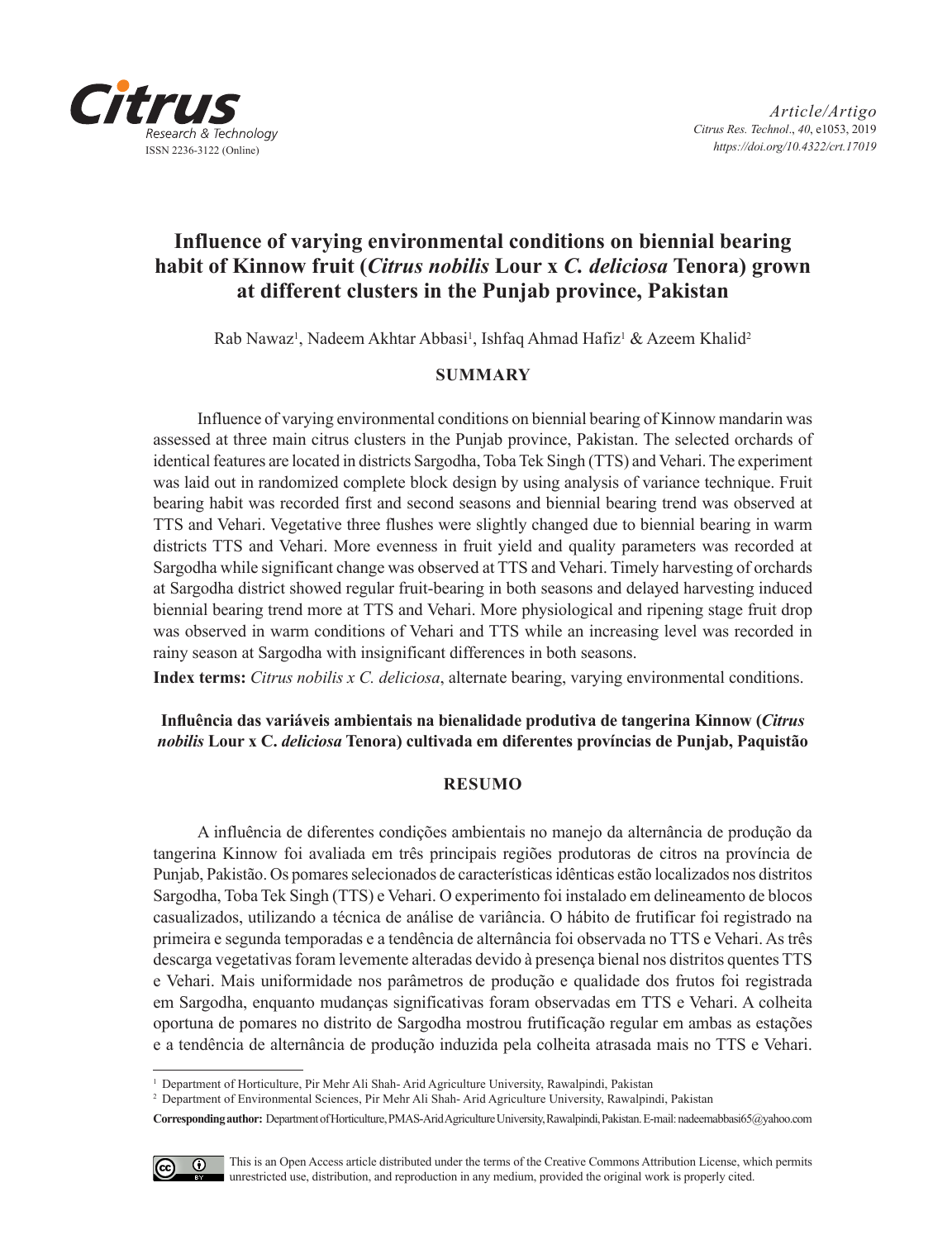Observou-se maior queda fisiológica e de frutos maduros nas condições quentes de Vehari e TTS, enquanto um nível crescente foi registrado na estação chuvosa em Sargodha, com diferenças insignificantes nas duas estações. **Termos de indexação:** *Citrus nobilis x C. deliciosa*, alternância de produção, condições ambientais variáveis.

#### **INTRODUCTION**

Kinnow mandarin is hybrid of King (*Citrus nobilis* Lour) and Willow (*Citrus deliciosa* Tenore) has been introduced in the Subcontinent during the dwindling era of British in 1942 at Lyallpur Agriculture College, now named as University of Agriculture Faisalabad and acquired commercialization in 1960's with start of export in 1990's. Now this fruit has monopolized citrus industry of Pakistan with 91% area and same level of production. It is mainly growing in four main clusters of the Punjab province led by in central to northern side Sargodha and adjacent districts (M.B Din and Chiniot) with 60-62% area, followed by central Punjab district Toba Tek Singh and adjunct area (Faisalabad and Jhang) with 10-12% area and in Southern side of the Punjab (Vehari, Sahiwal and Khanewal) with 15-18% share in area and newly emerging fourth cluster in Thal districts of western side of the Punjab (Bhakhar and Layyah) with 5-6% area (Ghafoor et al., 2008; Pakistan, 2017; Nawaz et al., 2019a, 2019b).

Kinnow mandarin is exclusive exportable citrus of Pakistan by touching worth of 222 million US dollars and 370 thousand tons during the season 2017-18 (Nawaz et al., 2019b, 2019c). It is highly valuable crop of country by employing huge labors and rich source of income to farmers' community. Pakistan just export (10-12%) of her total Kinnow fruit produce while rest is consumed at domestic markets (TDAP, 2018; PHDEC, 2018). Fruit quality is top most priority of buyers while purchasing fruits either to sell at domestic markets or to processing units for export purpose. In light-bearing year, growers, consumers and processors of Kinnow fruits are more at risk with low income to farmers, costly fruit for consumers and mediocre quality for export (TDAP, 2017). Pakistani Kinnow is excellent in outlook, quality, flavor and taste when compared to fresh mandarin across the world but due to export barriers and rigorous certifications process, just fetch 2% in high returning markets of EU and advanced countries (Ahmed, 2005). Climate change has increased risk of citrus fruit grown in different clusters with more pests pressure and matured fruit drops at warm conditions (Nawaz et al., 2020b) along with more accretion of agrometeorological indices (Nawaz et al., 2020a) and

increasing level of pest-diseases (Nawaz et al., 2019a). Citrus fruit quality is maintained through management of orchard (Mahmood & Sheikh, 2006) and also minimizing biennial bearing. Similarly, external environmental conditions can decides fruit external and internal quality (Ladaniya, 2011), in addition citrus fruit bearing habit,

In era of increasing trend of greenhouse gases to rise earth temperature (IPCC, 2007) has increased abiotic and biotic stress on crops (Ullah et al., 2015) and also on citrus (Nawaz et al., 2019a). More fruit drop is seen in extreme weather conditions like heat-wave and smog time (Nawaz et al. 2020b) by directly affecting on-tree fruit quantity and subsequent season bearing habit (Wheaton, 1992). More alternate bearing and quality deterioration are seen in climate change era (Zekri, 2011) and altered agricultural systems and crop preference (Parry et al., 2004). Strategies of different nature are explored to mitigate environmental detrimental effects on annual crops (Burton & Lim, 2005) with little focus on perennial fruits with exception of citrus Valencia orange regarding yield (Tubiello et al., 2002). Being a perennial fruit, citrus stand many years in field is become more vulnerable to vagaries of weather due to slow adoption in changing climatic variables (Jones et al., 2005), is more inclined toward irregular bearing with dented fruit quality (Hield & Hilgeman, 1969).

Irregular bearing habits produce heavy crops in first year and light in second is termed as alternate or biennial bearing (Monselise & Goldschmidt, 1982) that is the leading cause of imperfection marketing of irregular supply mechanism. Similarly, glut of fruit in markets during on-year delay harvesting time with less flowering and low fruit-setting while light bearing crop earlier harvested to induce more fruiting for coming season. This phenomenon is termed as alternate bearing to affect citrus orchard productivity and profitability (Davis et al., 2004) along with marketing issues like superfluity; uneven supply and price oscillation (Moss et al., 1974). In Pakistan, biennial bearing impinge on supply-chain by recording 40% (Johnson, 2006) and 35% fruit loss (Khan, 2008) with recoding more profit margin of brokers, buyers and exporters during heavy bearing season (Usman et al., 2018).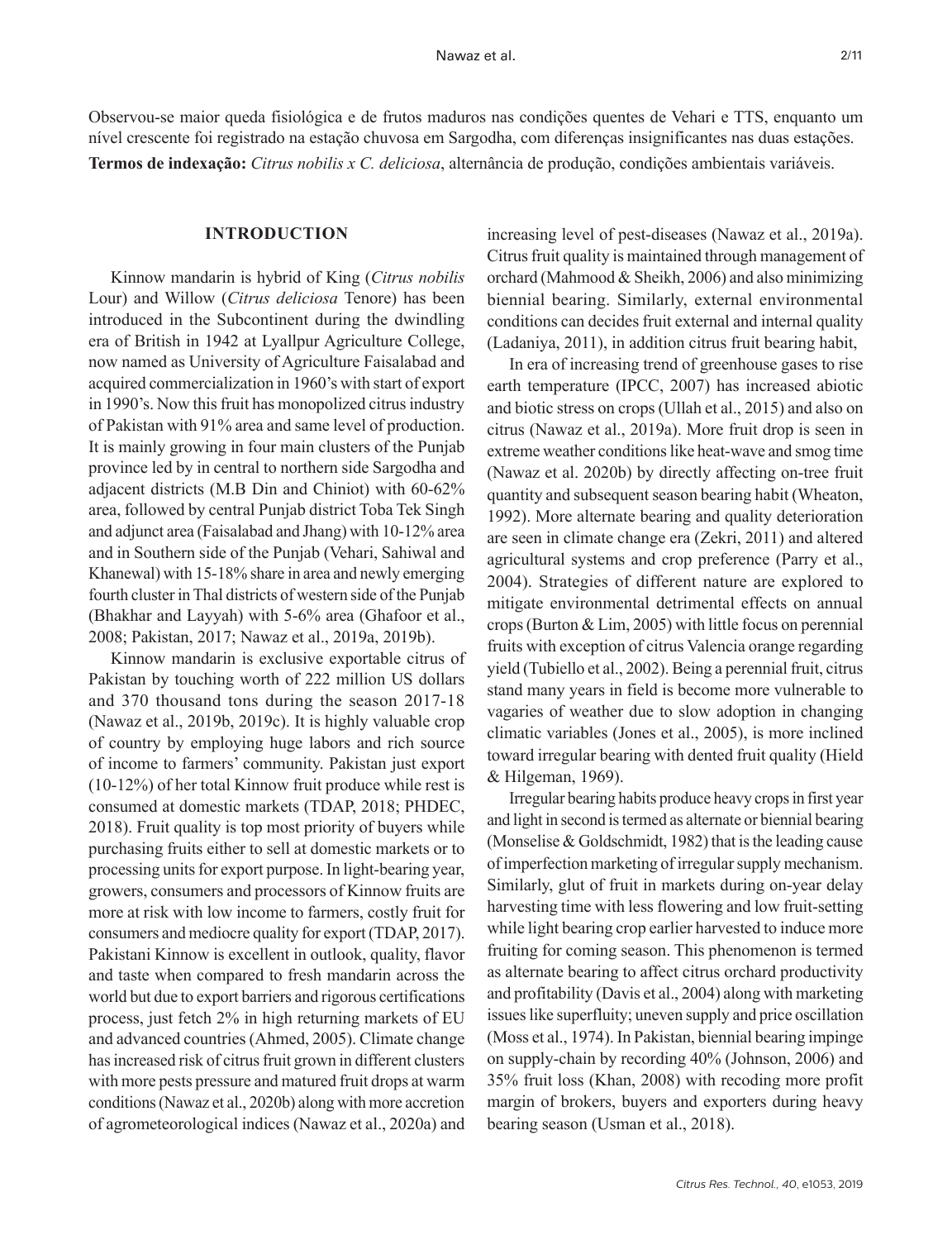Present study was designed in main Kinnow growing districts Sargodha, TTS and Vehari of representing three main citrus clusters in the Punjab province. Field based study was designed to select identical features Kinnow plants and survey to citrus stakeholders perception. Impact of varying environmental conditions on fruit bearing habit was analyzed.

# **MATERIALS AND METHODS**

The present study was conducted in three main citrus growing districts of the Punjab province, Pakistan namely Sargodha (32.0837° N, 72.6719° E) altitude 189 m, Toba Tek Singh (30.9727° N, 72.4850° E) altitude 161 m and Vehari(30.0452° N, 72.3489° E) altitude 140 m. The research work performed in first season (2017-18) and second season (2018-19).

# **Selection of orchards**

Identical plants characteristics like age, planting density and grafted on rootstock (Rough lemon) were chosen (Nawaz et al., 2020b) while tagging 36 branches/twigs at different canopy positions (Nawaz et al., 2020a) to record data on monthly basis.

# **Climatic/weather data**

Climatic/weather data of Sargodha and TTS was taken from Pakistan Meteorological Department and Vehari from the office of Deputy Director Agriculture (Extension) Vehari.

#### **Measurement of bearing habit**

Three orchards were selected in each district to count bearing habit of 100 Kinnow plants in each orchard in growing season 2017-18 and 2018-19 and calculated number of light, medium and heavy bearing plants.

### **Flush quantification**

In selected orchards, vegetative three flushes were quantified by using a quadrate  $(0.5 \times 0.5 \times 0.5 \text{ m}^3)$  and counted twigs inside and value expressed in percentage.

#### **Fruit yield and grades percentage**

In selected orchards fruit yield and grades percentage were calculated at harvesting by counting number of fruits and grades (A, B and C) percentage.

#### **Orchard harvesting trend**

A survey in selected clusters was performed to investigate harvesting timing during both seasons.

#### **Fruit drop trend**

Fruit drop percentage of three distinct stages, physiological (April-May), rainy season (June to September) and maturing (October-December) was calculated from tagged branches.

#### **Statistics design**

Three biological replicates were selected in a randomized complete block design by using analysis of variance technique on Statistix 8.1 software by keeping LSD value  $\leq 5\%$  significance level.

#### **RESULTS AND DISCUSSIONS**

Data analysis showed significant economic impact on citrus (Kinnow mandarin) during on-year and off-year, which was explained and discussed under.

## **Weather data of three locations**

Monthly basis average data of three selected sites showed clear-cut differences in temperature, relative humidity, rainfall and actual sunshine hours. Annual higher temperature was recorded at Vehari (27.11 °C), followed by TTS (25.19 °C) and lower at Sargodha (24.34 °C). Annual humidity was recorded (66.80 and 66.51%) at Sargodha and TTS and lower (55.64%) at Vehari (Table 1). Maximum average rainfall on monthly basis was recorded at Sargodha (42.16mm), followed by TTS (29.15mm) and lower at Vehari (12mm). Average monthly basis, more actual sunshine hours were counted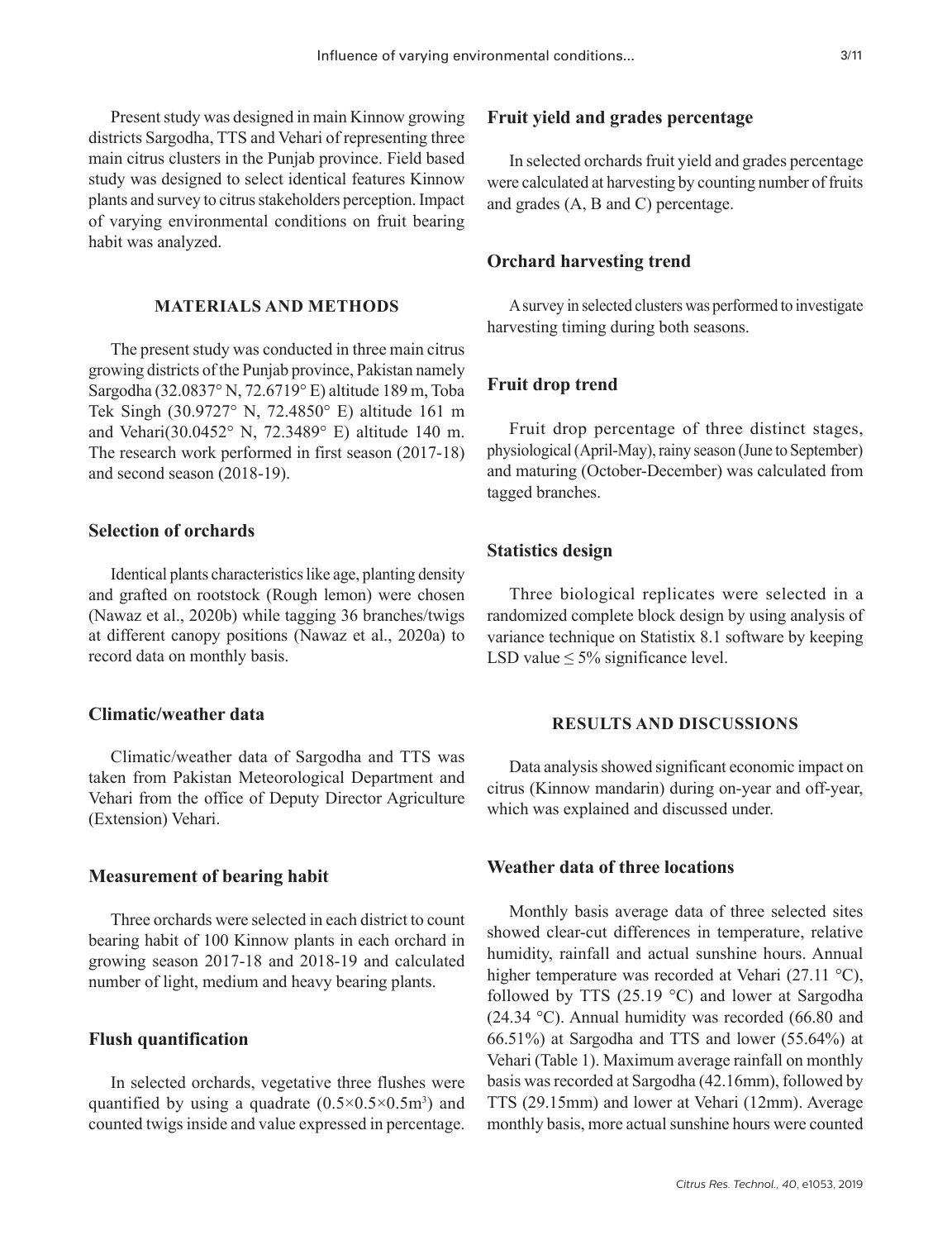|            | Weather data of three research sites |              |            |                  |       |            |            |            |                 |            |            |            |
|------------|--------------------------------------|--------------|------------|------------------|-------|------------|------------|------------|-----------------|------------|------------|------------|
| Months     | Average temperature                  |              |            | Average relative |       | Rainfall   |            |            | Actual sunshine |            |            |            |
|            |                                      | $(^\circ C)$ |            | humidity $(\% )$ |       | (mm)       |            |            | (hours)         |            |            |            |
|            | $SGD*$                               | <b>TTS</b>   | <b>VEH</b> | <b>SGD</b>       | TTS   | <b>VEH</b> | <b>SGD</b> | <b>TTS</b> | <b>VEH</b>      | <b>SGD</b> | <b>TTS</b> | <b>VEH</b> |
| Jan        | 12.17                                | 12.76        | 14.13      | 80.05            | 81.05 | 73.68      | 18.84      | 5.41       | 7.50            | 114.60     | 145.70     | 155.25     |
| Feb        | 16.34                                | 16.80        | 17.26      | 65.93            | 63.48 | 61.65      | 14.02      | 6.41       | 5.50            | 188.80     | 190.95     | 198.75     |
| Mar        | 21.62                                | 22.13        | 24.94      | 63.68            | 65.32 | 57.98      | 26.30      | 13.96      | 3.50            | 222.15     | 219.65     | 234.31     |
| Apr        | 27.56                                | 28.73        | 31.24      | 53.67            | 51.27 | 41.03      | 73.59      | 44.73      | 1.00            | 250.70     | 237.15     | 250.80     |
| <b>May</b> | 31.56                                | 32.39        | 35.83      | 49.35            | 46.98 | 32.85      | 39.03      | 21.37      | 2.00            | 256.05     | 230.65     | 255.31     |
| Jun        | 32.59                                | 32.80        | 35.78      | 59.00            | 62.85 | 40.70      | 58.84      | 48.96      | 38.50           | 215.25     | 189.05     | 255.25     |
| Jul        | 31.57                                | 32.96        | 33.20      | 72.47            | 71.37 | 55.22      | 167.17     | 102.46     | 81.00           | 211.75     | 218.80     | 230.45     |
| Aug        | 31.98                                | 32.62        | 33.03      | 70.87            | 68.76 | 55.73      | 52.53      | 79.06      | 1.00            | 214.95     | 208.45     | 238.75     |
| <b>Sep</b> | 29.66                                | 30.78        | 33.88      | 70.63            | 67.13 | 51.87      | 49.02      | 20.96      | 0.00            | 230.95     | 222.55     | 233.90     |
| Oct        | 25.56                                | 26.93        | 29.65      | 63.76            | 64.60 | 61.00      | 3.01       | 0.01       | 0.00            | 225.10     | 229.55     | 239.40     |
| <b>Nov</b> | 18.03                                | 18.84        | 19.78      | 80.02            | 82.40 | 64.42      | 1.53       | 2.51       | 0.00            | 187.40     | 151.20     | 158.75     |
| <b>Dec</b> | 13.43                                | 14.56        | 16.65      | 72.23            | 72.94 | 71.60      | 7.52       | 4.06       | 4.00            | 199.95     | 184.78     | 196.3      |
| Avg        | 24.34                                | 25.19        | 27.11      | 66.80            | 66.51 | 55.64      | 42.61      | 29.15      | 12.00           | 209.80     | 21060      | 220.95     |

**Table 1.** Weather data of three districts (Pakistan)

\*Abbreviation: SGD (Sargodha), TTS (Toba Tek Singh), VEH (Vehari).

at Vehari (220.95 hours), followed by (210.6 hours) at TTS and less in Sargodha (209.8 hours) (Table 1).

Vehari is located in southern side of the Punjab province has dry warm conditions having more temperature and low humidity from April till September than other districts and low rainfall. As Sargodha is located in northern side has low temperature and more rainfall and less sunshine hours. Whereas, annual humidity level of TTS is equal to Sargodha having slightly high temperature and significantly less rainfall when compared with Sargodha. All three sites showed climatic variations which directly influenced on fruit growth phases and plant physiology.

# **Measurement of bearing habit**

Among different bearing habits out of selected 100 plants orchards, maximum heavy-bearing plants were recorded at district Vehari (30), followed by TTS (25) and less in Sargodha (10) during first season and in second season heavy-bearing plants were observed in Sargodha (15) followed by TTS (10) and less at Vehari (8). Medium-bearing plants were recorded more at Sargodha (70 and 55), followed by TTS (60 and 50) and less in Vehari (55 and 45) during first and second seasons, respectively. Low-bearing plants were counted in Sargodha (20 and 30), TTS (15 and 40) and Vehari (15 and 47), respectively during first and second seasons. Data are shown in Table 2.

Biennial bearing habit occur to individual plant or within a plant few branches or to whole block in cluster (Monselise & Goldschmidt, 1982) with more trend is seen in mandarin group of citrus (Wheaton, 1992). In Vehari and TTS, Kinnow fruit is mainly consumed at domestic markets with start of late harvesting and more intensity in heat-wave started during onset of summer spell with recording more fruit drop. Resultantly, more phenomena of biennial bearing observed were observed in these warm districts. In Sargodha, Kinnow fruit exporting units start earlier and spot-picking of fruit has reduced load as well as timely harvesting yielded more evenness in bearing habit which was recorded in present study. Goldschmidt & Golomb (1982) reported that heavy-bear citrus plant lack flowering for next year and cause alternate bearing habit. Heavy-bearing plants were more recorded at Vehari and TTS in first season and low-bearing in second season. Timely harvesting and more medium-bearing plants were recorded at Sargodha, resulted in less biennial bearing issues. Timely harvesting and medium-bearing citrus plants maintain a balance in floral and vegetative flush with evenness habit of fruit bearing (Garcia-Luis et al., 1995) to justify present work.

### **Flush quantification**

Three different flushes viz; spring, summer and fall were quantified during growing first and second seasons with showing a significant statistical difference in Table 3.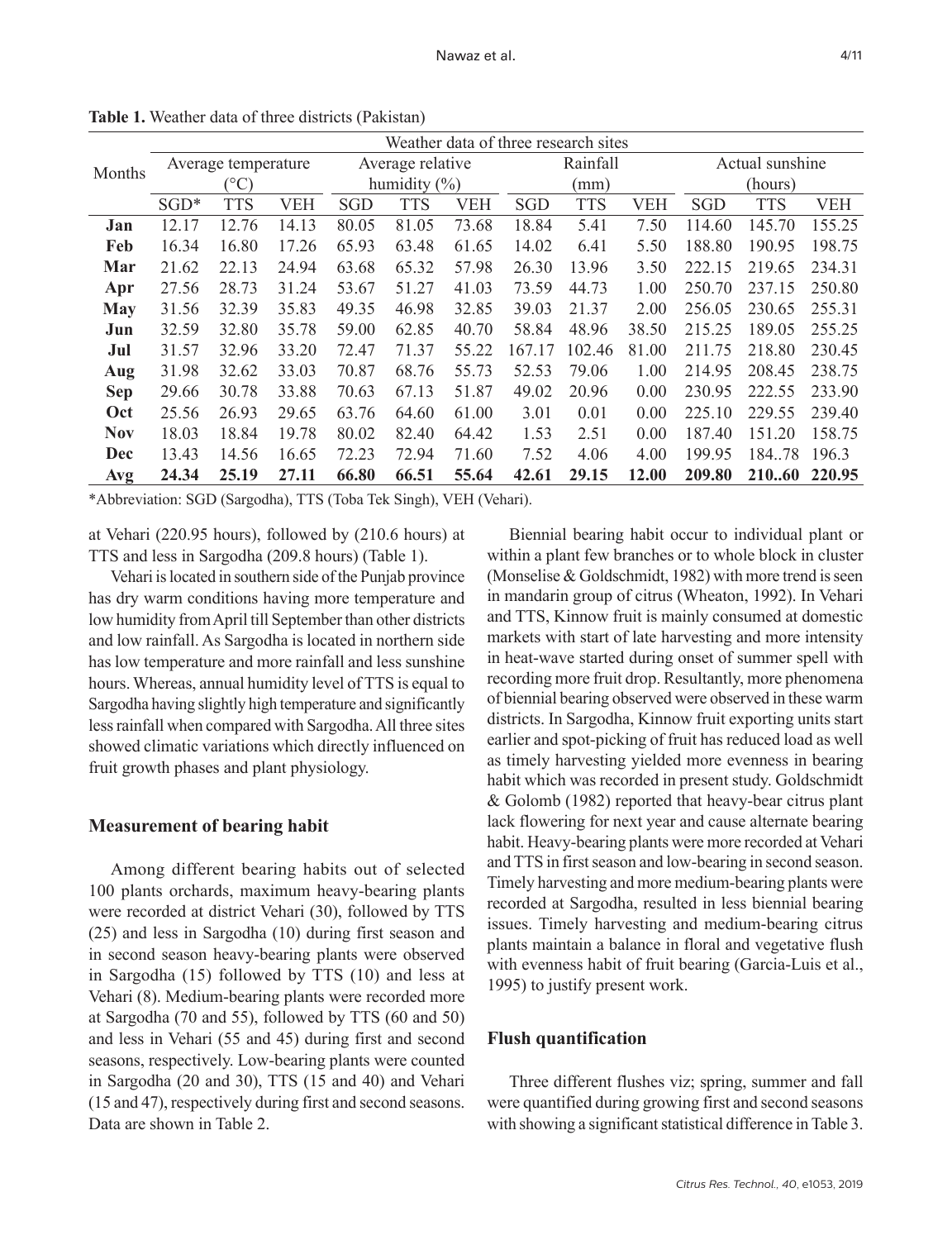|                                       | Sargodha        |             | T.T Singh   |               | Vehari       |              |
|---------------------------------------|-----------------|-------------|-------------|---------------|--------------|--------------|
|                                       | First<br>Second |             | First       | Second        | First        | Second       |
|                                       | season          | season      | season      | season        | season       | season       |
| Heavy-bearing (No. of plants)         | $10\pm 2$       | $15+3$      | $25 \pm 2$  | $10\pm2$      | $30\pm2$     | $8\pm2$      |
| <b>Medium-bearing (No. of plants)</b> | $70\pm2.83$     | $55\pm1.73$ | $60\pm1.16$ | $50 \pm 1.16$ | $55\pm2$     | $45\pm1.16$  |
| Light-bearing (No. of plants)         | $20 \pm 1.41$   | $30\pm3.51$ | $15+289$    | $40\pm1.15$   | $15 \pm 141$ | $47\pm 6.24$ |

**Table 2.** Bearing habit of Kinnow fruit in first and second season under varying environmental conditions

Data are presented in means  $(\pm SD)$ .  $SD =$  standard deviation.

**Table 3.** Quantification of vegetative flushes during first and second seasons

|                      |           | Sargodha      | T.T Singh   |              | Vehari      |            |
|----------------------|-----------|---------------|-------------|--------------|-------------|------------|
|                      | First     | Second        | First       | Second       | First       | Second     |
|                      | season    | season        | season      | season       | season      | season     |
| Spring flush $(\% )$ | $60\pm2$  | $62\pm2.53$   | $50\pm2$    | $56\pm2$     | $55\pm3$    | $60\pm2$   |
| Summer flush $(\% )$ | $30\pm2$  | $26\pm1.13$   | $35\pm2.65$ | $30\pm1.53$  | $32\pm4.36$ | $28 \pm 1$ |
| Autumn flush $(\% )$ | $10\pm 2$ | $12 \pm 1.53$ | $15\pm3$    | $14\pm 1.53$ | $13\pm2.65$ | 12±1       |

Data are presented in means  $(\pm SD)$ .  $SD =$  standard deviation.

In first season, spring flush was recorded (60, 50 and 56%), summer flush (30, 35 and 32%) and autumn flush (10, 15 and 13%) at Sargodha, TTS and Vehari districts, respectively. In second season, spring flush was recorded (62, 56 and 60%), summer flush (26, 30 and 28%) and autumn (12, 14 and 12%) in districts Sargodha, TTS and Vehari, respectively.

Dalal et al. (2013) recorded maximum spring and minimum autumn flush of Kinnow mandarin. Bower (2007) attributed summer flush lower than spring due to hard environmental conditions in summer season. In present work, spring flush in both season and all three districts counted more than half of total annual flush with one-third to one-fourth share of summer and less contribution of autumn flush. No significant differences were observed at Sargodha districts in three vegetative flushes but slight variations were seen at TTS and Vehari in spring and summer flushes due to biennial nearing habits. More summer flush was recorded at TTS and Vehari as warm conditions earlier accrued growing degree days as required for fruit cell division. Similar results in citrus are observed by Sharma et al. (2017) of recording prior cell division completion and starting of cell enlargement in warm conditions grown fruits. In current work, both cell division and cell enlargement commenced prior to Sargodha in districts TTS and Vehari with earlier sprouting of summer flush vegetative growth. More summer flush was recorded in second season due to low bearing of Kinnow fruit at TTS and Vehari while evenness in all three flushes quantification was seen at Sargodha.

Photoassimilates more streamlined towards fruit growth and development, yielded low quantification of summer and spring flushes in heavy cropping season (Iglesias et al., 2007). Resulting, less growth in summer and fall flushes as source-sink relationship of carbohydrate determines trees vegetative and reproductive growth (Flore & Lakso, 1986; Goldschmidt 1999). Similar findings regarding less summer and fall flushes were observed in current work. Present results agree with the evidence that developing fruits strive for photoassimilates (Goldschmidt & Koch, 1996).

# **Fruit yield and grades percentage**

Yield parameters including total no. of fruits, A-grade, B- grade and C- grade fruits harvesting per plant are presented in Table 4 which possessed significant differences.

In first season, total number of fruits per plant (755, 984 and 735 fruits), A-grade fruits (18.28, 13.88 and 10.43%), B-grade fruits (44.24, 45.52 and 48.23%) and C-grade fruits (37.48, 40.06 and 41.34%) were counted at Sargodha, TTS and Vehari, respectively. In second season, total number of fruits per plant (725, 650 and 467 fruits), A-grade (15.4, 9.46 and 8.71%), B-grade (39.87, 53.19 and 56.36%) and C-grade (44.64, 37.35 and 34.93%) were harvested in districts Sargodha, TTS and Vehari, respectively. Non-significant difference in yield parameters was observed at Sargodha during both seasons of depicting minute phenomena of biennial bearing. However, a significant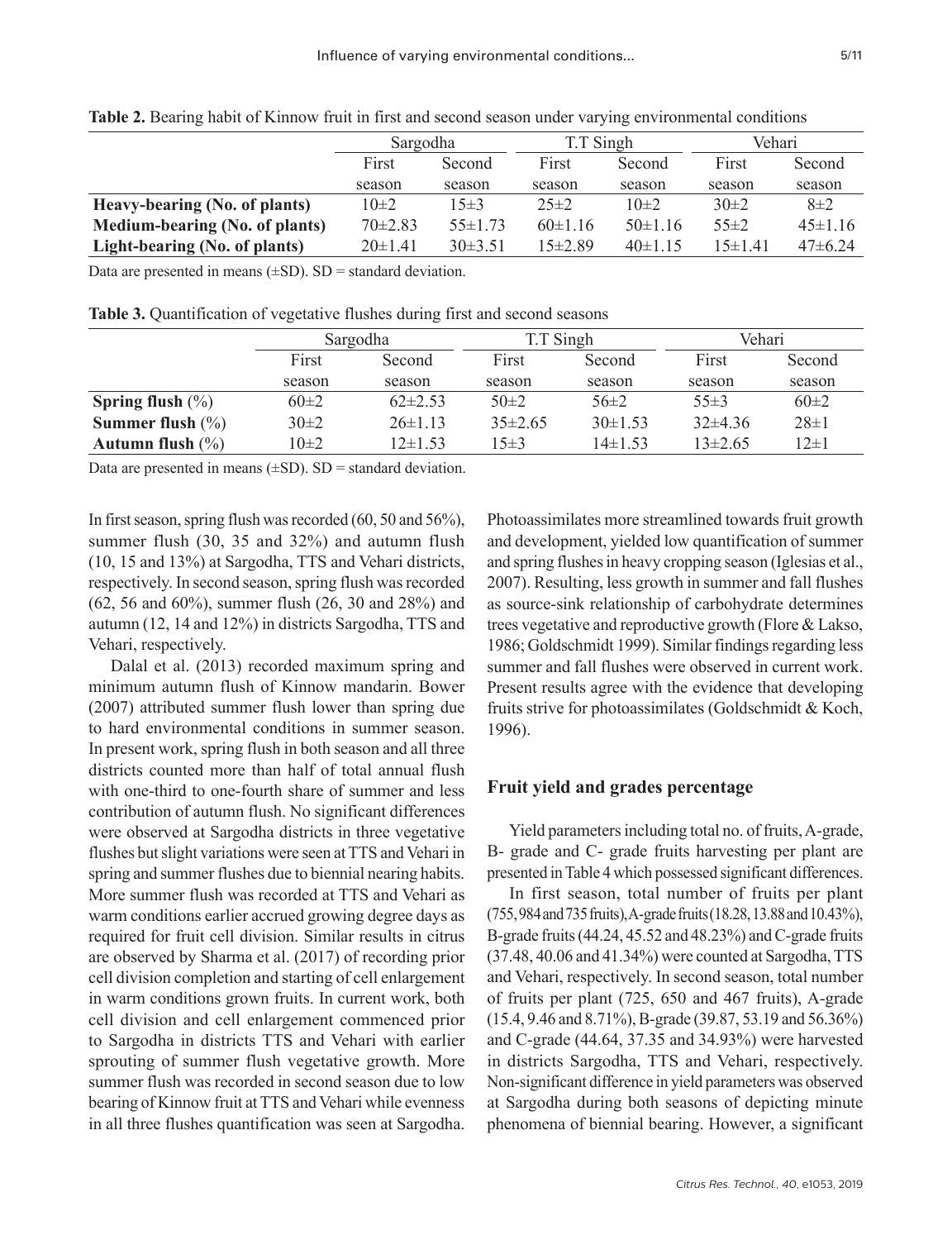|                      |                  | Sargodha         |                                                                               | T.T Singh        | Vehari           |                  |  |
|----------------------|------------------|------------------|-------------------------------------------------------------------------------|------------------|------------------|------------------|--|
| Yield parameters     | First            | Second           | First                                                                         | Second           | First            | Second           |  |
|                      | season           | season           | season                                                                        | season           | season           | season           |  |
| No. of fruits/plant* |                  |                  | 755.51±10.61 725.34±12.27 984.54±23.46 650.61±11.49 735.97±25.41 467.28±29.26 |                  |                  |                  |  |
| $A$ -grade $\%$      | $18.28 \pm 1.25$ | $15.49 \pm 2.58$ | $13.88 \pm 1.22$                                                              | $946\pm232$      | $10.43 \pm 2.43$ | $8.71 \pm 3.42$  |  |
| <b>B-grade</b> %     | $44.24 \pm 5.14$ | $39.87\pm 6.30$  | $45.52 \pm 3.42$                                                              | $53.19\pm 6.23$  | $48.23 \pm 4.04$ | $56.36 \pm 5.03$ |  |
| $C\text{-grade}\%$   | $37.48 \pm 9.29$ | $44.64 \pm 8.28$ | $40.6 \pm 5.13$                                                               | $37.35 \pm 3.12$ | $41.34 \pm 3.75$ | $34.93 \pm 3.23$ |  |

**Table 4.** Yield trend in biennial bearing under varying environmental conditions

Data are shown in mean ( $\pm$ SD).  $^*A$ , B and C (Grade-A, Grade-B and Grade-C).

difference was observed in first and second seasons in Kinnow fruit yield at TTS and Vehari of indicating more biennial bearing habit of orchard.

Fruit yield and quality is affected at the time of fruit growth due to climate variables (Yakushiji et al., 1996) and citrus fruit yield reduced to  $1/4<sup>th</sup>$  in global warming (Zekri & Rouse, 2002), besides being observing deterioration in fruit quality (Holland et al., 2002). In current work, more quality deterioration was recorded at TTS and Vehari. Temperature was recorded more at Vehari, low fruit-setting and more premature drop was observed in both biennial bearing habits. In first season, fruit overall yield and quality like fruit grades were better due to more number of fruit while in second season, yield and grades percentage was reduced. In Sargodha, timely harvesting and medium-bearing habit maintained a source-sink relation which was further enhanced by moderate temperature and more chilling hour to retard biennial bearing tendency. Fruit A-grade quality is based on size and cosmetic outlook i.e., free from peel blemishes induced by abiotic (wind scares) and biotic (pest-diseases) incidences. More A-grade fruits were recorded at Sargodha and less at Vehari in first and second season of indicating stress on fruit quality in both districts. Pests pressure was more at Vehari while less at Sargodha and vice versa in disease case. Biennial bearing also affected fruit yield parameters including grading quality as was observed in present study which in line with the work of Chelong & Sdoodee (2013) on Shogan (*Citrus reticulata* Blanco) in Thailand.

# **Orchard harvesting trend**

Orchards harvesting trend was surveyed in three different districts of the Punjab, presented in Table 5. At the end of January, more orchards were harvested at Sargodha  $(50$  and  $55\%)$ , followed by TTS  $(40$  and  $60\%)$  and less at Vehari (30 and 36%) in first season and second season, respectively. Similar trend of more orchards harvesting

was observed in the end of February by recording at Sargodha (80 and 85%), TTS (75 and 86%) and Vehari (65 and 75%) in first and second seasons, respectively. At 15th March, maximum harvesting was done in Sargodha (98 and 100%), followed by TTS (93 and 97%) and minimum in Vehari (92 and 96%) in first and second season, respectively.

Delayed harvesting in avocado reduced yield and initiated alternate bearing (Whiley et al., 1996) with same trend was seen at TTS and Vehari. As harvesting was delayed, more biennial bearing was seen in these districts as compared to Sargodha where timely harvesting retard this phenomena. Fruit bearing affects plant metabolic processes involving coenzymes, sugars and amino acids (Nishikawa et al., 2016) and late harvesting accelerated it and affected next season crop. Late harvesting in both Vehari and TTS during heavy bearing crop resulted in low crop in next year and timely harvesting in Sargodha has reduced effect of alternate bearing. In Sargodha, well-established processing units for export have positive effects on timely picking of ripened fruits while in rest of two districts fruits harvesting depend on local markets and during on-year bearing period, more glut in market and low price have forced to delay harvesting until reasonable response from market. At first day of March, in Sargodha district maximum orchards were harvested with no effect on flowering of next crop while late at TTS and Vehari affected fruit-setting.

# **Fruit drop trend**

Perusal of data regarding fruit drop in three different stages are presented in Table 6, in first and second seasons.

Physiological fruit drop was recorded in Sargodha (51.61 and 49.25%), TTS (54.82 and 51.21%) and Vehari (51.42 and 48.2%) in first and second season, respectively. Rainy season (June-September), fruit drop was recorded at Sargodha (25.22 and 22.35%), TTS (19.6 and 16.2%) and Vehari (18.36 and 15.32%) in first and second season,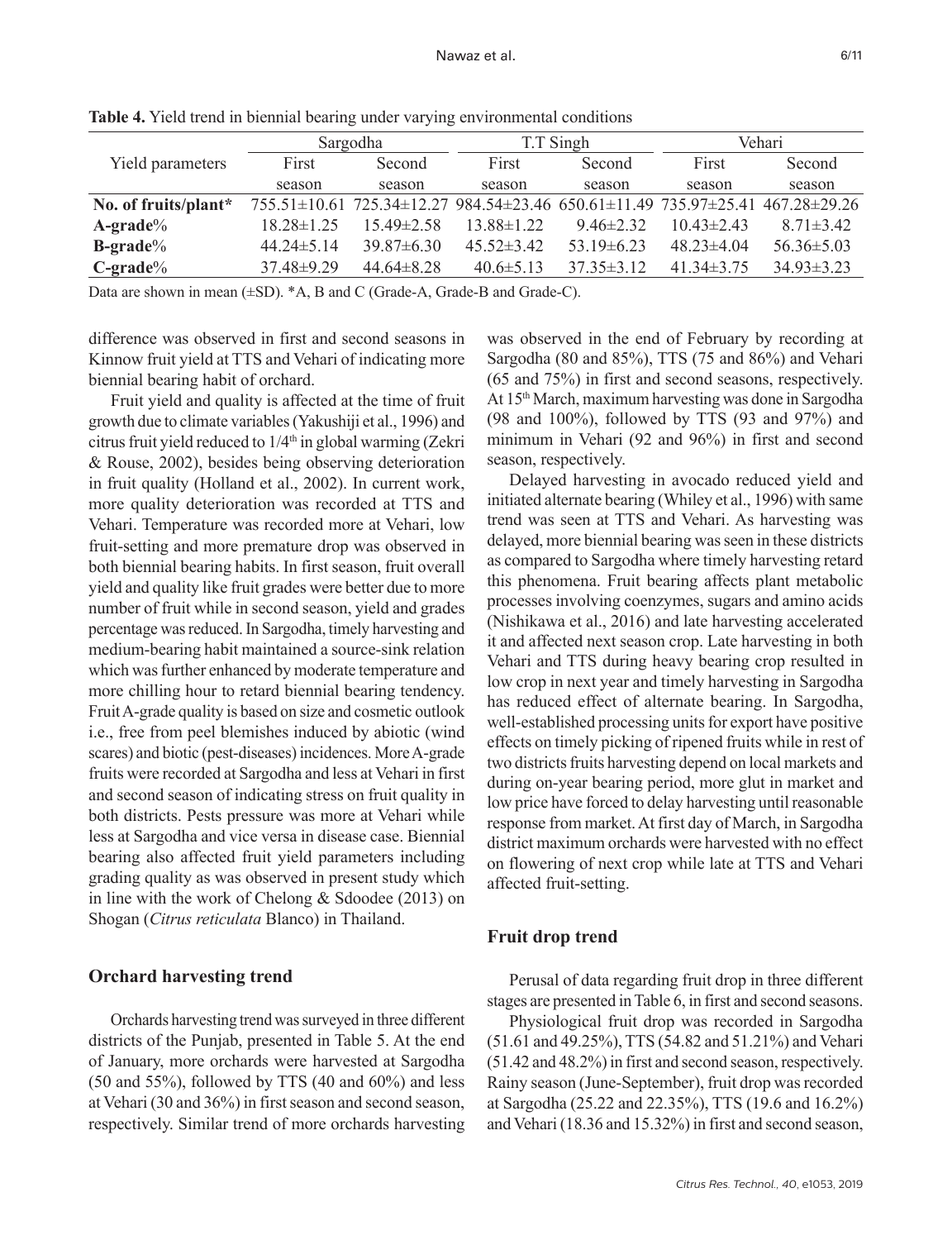|                         | Orchards harvesting trend in selected Kinnow fruit clusters |               |               |             |               |               |  |  |  |
|-------------------------|-------------------------------------------------------------|---------------|---------------|-------------|---------------|---------------|--|--|--|
|                         |                                                             | Sargodha      |               | T.T Singh   | Vehari        |               |  |  |  |
|                         | First<br>Second                                             |               | First         | Second      | First         | Second        |  |  |  |
|                         | season                                                      | season        | season        | season      | season        | season        |  |  |  |
| End of January $(\% )$  | $50\pm3.25$                                                 | $55\pm4.14$   | $40\pm3.65$   | $60\pm4.15$ | $30\pm5.36$   | $36\pm4.08$   |  |  |  |
| End of February $(\% )$ | $80\pm2.95$                                                 | $85\pm3.21$   | $75 \pm 2.89$ | $86\pm3.42$ | $65\pm3.45$   | $75 \pm 5.02$ |  |  |  |
| Midst of March $(\% )$  | $96 \pm 1.84$                                               | $98 \pm 1.02$ | $95 \pm 1.84$ | $97\pm1.21$ | $93 \pm 2.11$ | $95 \pm 2.48$ |  |  |  |

**Table 5.** Kinnow orchards harvesting trend in biennial bearing under varying environmental conditions

Data are shown in mean  $(\pm SD)$ .  $SD =$  standard deviation.

**Table 6.** Kinnow fruit drop trend in biennial bearing under varying environmental conditions

|                             |                  | Fruit drop trend in selected Kinnow fruit clusters |                  |                  |                  |                  |  |  |  |  |
|-----------------------------|------------------|----------------------------------------------------|------------------|------------------|------------------|------------------|--|--|--|--|
|                             |                  | Sargodha                                           |                  | T.T Singh        | Vehari           |                  |  |  |  |  |
|                             | First<br>Second  |                                                    | First            | Second           | First            | Second           |  |  |  |  |
|                             | season           | season                                             | season<br>season |                  | season           | season           |  |  |  |  |
| Physiological fruit $(\%)$  | $51.61 \pm 2.85$ | $49.25 \pm 3.04$                                   | $54.82\pm3.15$   | $51.21 \pm 3.05$ | $51.42 \pm 3.46$ | $48.2 \pm 3.28$  |  |  |  |  |
| Rainy season drop $(\%)$    | $25.22 \pm 3.15$ | $22.35\pm4.11$                                     | $19.6 \pm 2.17$  | $16.2 \pm 2.12$  | $18.36 \pm 2.45$ | $15.32 \pm 2.02$ |  |  |  |  |
| Maturing phase drop $(\%)$  | 11 $77\pm 2$ 24  | $9.92 \pm 2.12$                                    | $16.4 \pm 2.64$  | $14.95 \pm 2.23$ | $20.19 \pm 2.11$ | $18.24 \pm 3.18$ |  |  |  |  |
| Total drop (Apr-Dec) $(\%)$ | $88.6\pm4.14$    | $81.52 \pm 2.12$                                   | $90.82 \pm 2.64$ | $82.36\pm4.03$   | $89.97 \pm 3.21$ | $8176\pm212$     |  |  |  |  |

Data are shown in mean  $(\pm SD)$ .  $SD =$  standard deviation.

respectively. Maturing stage (October-December), fruit drop was noted at Sargodha (11.77 and 9.92%), TTS (16.4 and 14.95%) and Vehari (20.19 and 18.24%) in first and second season, respectively. Total fruit drop remained non-significant among three districts but shown significant differences in both seasons.

Thind & Kumar (2008) reported physiological drop (40-63%) and pathological drop (5-25%) in Kinnow mandarin. Physiological fruit drop remained dominant just after fruit-setting till cell division stage, whereas pathological fruit drop continued July till harvesting (Kumar et al., 2011). Excessive premature fruit drop was linked with environmental factors; plant nutrition and water requirement (Ibrahim et al., 2007; Ashraf et al., 2010) and pests pressure (Razi et al., 2011). In all three districts, physiological drop (April-May) was recorded as maximum when fruit cell division phase is ongoing just after fruit-setting, followed by intense heat-wave to increase plant water requirement as require to compensate carbohydrates (sink-source relation). In warm conditions of TTS and Vehari, more physiological fruit drop was observed as compared to Sargodha where rainy season resulted in more drop. Climate change has increased temperature in autumn season with increased humidity and smog/fog phenomenon that become more suitable for stem-end rot and fruit fly infestation, hence more drop was recorded in TTS and Vehari in autumn months when fruit maturing process occurred. Climatic variability in three locations led to more fruit drop in one or other way to influence on either physiological or pathological drops in Kinnow mandarin while inducing biennial bearing trend.

#### **CONCLUSION**

More biennial trend was seen in warm districts TTS and Vehari due to erratic behavior of weather round the year. Climatic variables influenced on fruit growth and finally on yield and quality by recording unevenness at TTS and Vehari. Harvesting time and balance in plant source-sink relation decide regular yield. Biennial bearing, an inherent phenomenon of citrus, is directly influenced by environmental factors and also induced stress by climate change. Present study has highlighted main reasons of biennial bearing will be useful in future to achieve regular bearing of fruit while doing timely harvesting and management of orchard.

#### **ACKNOWLEDGEMENTS**

HEC, Pakistan for awarding PhD Indigenous Fellowship (315-18852-2AV3-109) and Agriculture Department, Punjab Government for granting study leave. The research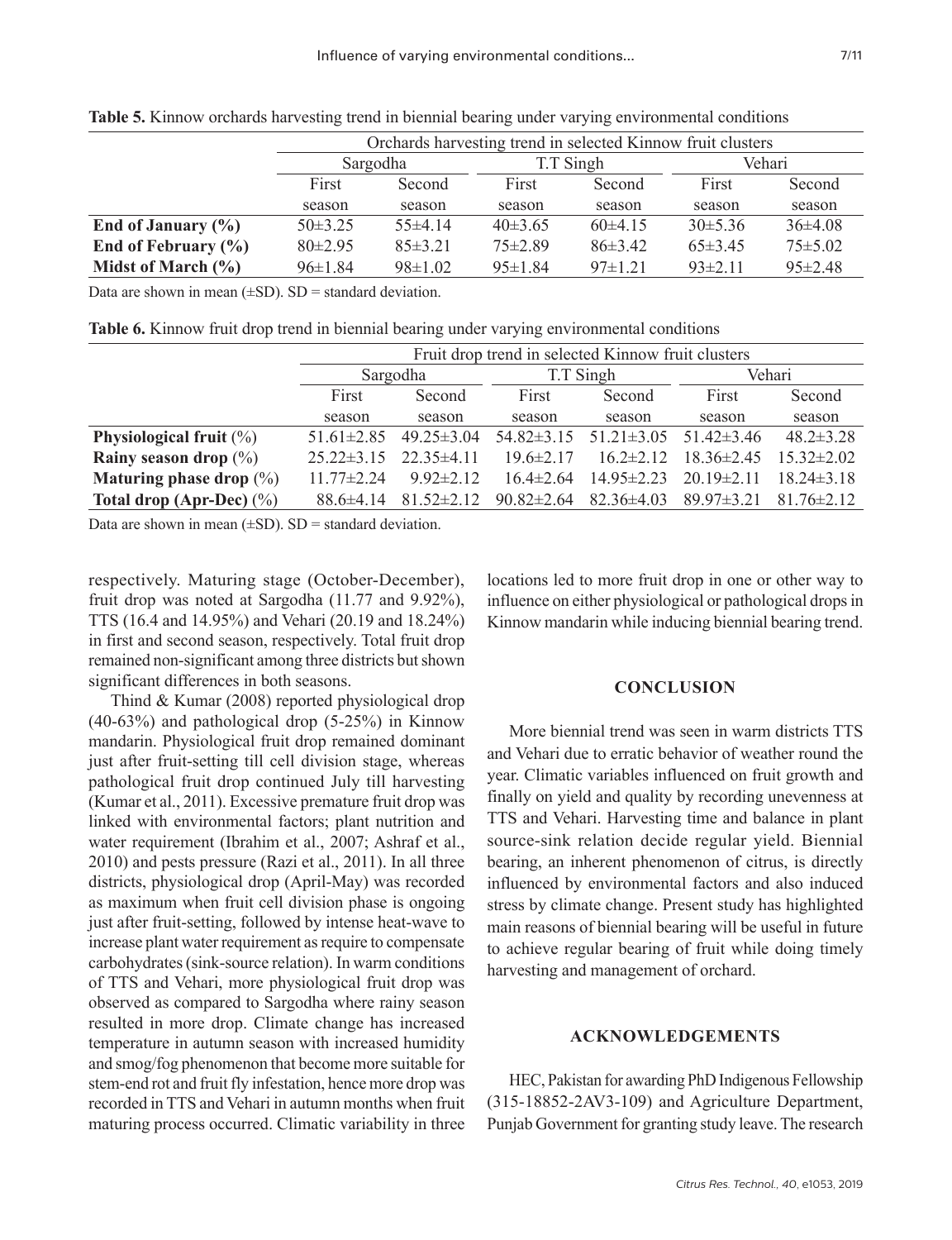work is part of PhD study. Highly acknowledge Pakistan Meteorological Department, Islamabad and office of Deputy Director Agriculture (Extension) Vehari, for providing weather data of research sites.

# **REFERENCES**

Ahmed, M. (2005). *Nature and extent of fruit blemishes in Kinnow mandarin* (M.Sc. research thesis). University of Agriculture Faisalabad, Pakistan.

Ashraf, M. Y., Gul, A., Ashraf, M., Hussain, F., & Ebert, G. (2010). Improvement in yield and quality of Kinnow (*Citrus deliciosa* x *Citrus nobilis*) by potassium fertilization. *Journal of Plant Nutrition*, *33*(11), 1625-1637.

Bower, J. P. (2007). *The pre-and post -harvest application potential for crop- set TM and ISR2000TM on citrus*. Retrieved in 2018, November 2, from http://en.engormix. com/MA agriculture/articles/th-pre

Burton, I., & Lim, B. (2005). Achieving adequate adaptation in agriculture. *Climatic Change*, *70*(1-2), 191-200.

Chelong, I. A., & Sdoodee, S. (2013). Effect of climate variability and degree-day on development, yield and quality of shogun (*Citrus reticulata* Blanco) in Southern Thailand. *Journal of Nature and Science*, *47*, 333-341.

Dalal, R. P. S., Beniwal, B. S., & Sehrawat, S. K. (2013). Seasonal variation in growth, leaf physiology and fruit development in Kinnow, a mandarin hybrid. *Journal of Plant Studies*, *2*(1), 72-77.

Davis, K., Stover, E., & Wirth, F. (2004). Economic of fruit thinning: a review focusing on apple and citrus. *HortTechnology*, *14*(2), 282-289.

Flore, J. A., & Lakso, A. N. (1986). Environmental and physiological regulation of photosynthesis in fruit crops. *Horticultural Reviews*, *11*, 111-157.

Garcia-Luis, A., Fornes, F., & Guardiola, J. L. (1995). Leaf carbohydrates and flower formation in citrus. *Journal of the American Society for Horticultural Science*, *120*(2), 222-227.

Ghafoor, U., Muhammad, S., & Chaudhary, K. M. (2008). Constrains in availability of inputs and information to citrus (Kinnow) growers of tehsil Toba Tek Singh. *Pakistan Journal of Agricultural Sciences*, *45*(4), 520-522.

Goldschmidt, E. E. (1999). Carbohydrate supply as a critical factor for citrus fruit development and productivity. *HortScience*, *34*(6), 1020-1024.

Goldschmidt, E. E., & Golomb, A. (1982). The carbohydrate balance of alternate-bearing citrus trees and the significance of reserves for flowering and fruiting. *Journal of the American Society for Horticultural Science*, *107*, 206-208.

Goldschmidt, E. E., & Koch, K. E. (1996). Citrus. In E. Zaminski, & A. A. Schaffer (Eds.), *Photoassimilate distribution in plants and crops: source-sink relations* (pp. 797-823). New York: Marcel Dekker.

Hield, H. Z., & Hilgeman, R. H. (1969). Alternate bearing and chemical fruit thinning of certain citrus varieties. *Proceedings International Society of Citriculture*, *3*, 1145-1153.

Holland, N., Menezes, H. C., & Lafuente, M. T. (2002). Carbohydrates as related to the heat induced chilling tolerance and respiratory rate of 'Fortune'mandarin fruit harvested at different maturity stages. *Postharvest Biology and Technology*, 25(2), 181-191.

Ibrahim, M., Ahmad, N., Anwar, S. A., & Majeed, T. (2007). Effect of micronutrients on citrus fruit yield growing on calcareous soils. In F. Xu, H. E. Goldbach, P. H. Brown, R. W. Bell, & T. Fujiwara (Eds.), *Advances in plant and animal boron nutrition*. Switzerland: Springer.

Iglesias, D. J., Cercós, M., Colmenero-Flores, J. M., Naranjo, M. A., Ríos, G., Carrera, E., Ruiz-Rivero, O., Lliso, I., Morillon, R., Tadeo, F. R., & Talon, M. (2007). Physiology of citrus fruiting. *Brazilian Journal of Plant Physiology*, *19*(4), 333-362.

Intergovernmental Panel on Climate Change – IPCC. (2007). *Climate change 2007: the physical science basis. contributions of Working Group I to the fourth assessment report of the Intergovernmental Panel on Climate Change*. Cambridge: Cambridge University Press.

Johnson, G. (2006). *Pakistan citrus industry challenges: opportunities for Australia-Pakistan collaboration in research, development and extension*. Pakistan: Citrus Industry Survey and Workshops.

Jones, G. V., White, M. A., Cooper, O. R., & Storchmann, K. (2005). Climate change and global wine quality. *Climatic Change*, *73*(3), 319-343.

Khan, S. R. A. (2008). *Citrus quality to meet global demand*. Pakissan.com. Retrieved in 2018, November 2, from http://www.pakissan.com/english/agri.overview/ citrus.quality.to.meet.global.demand

Kumar, A., Avasthe, R. K., Pandey, B., Lepcha, B., & Rahman, H. (2011). Effect of fruit size and orchard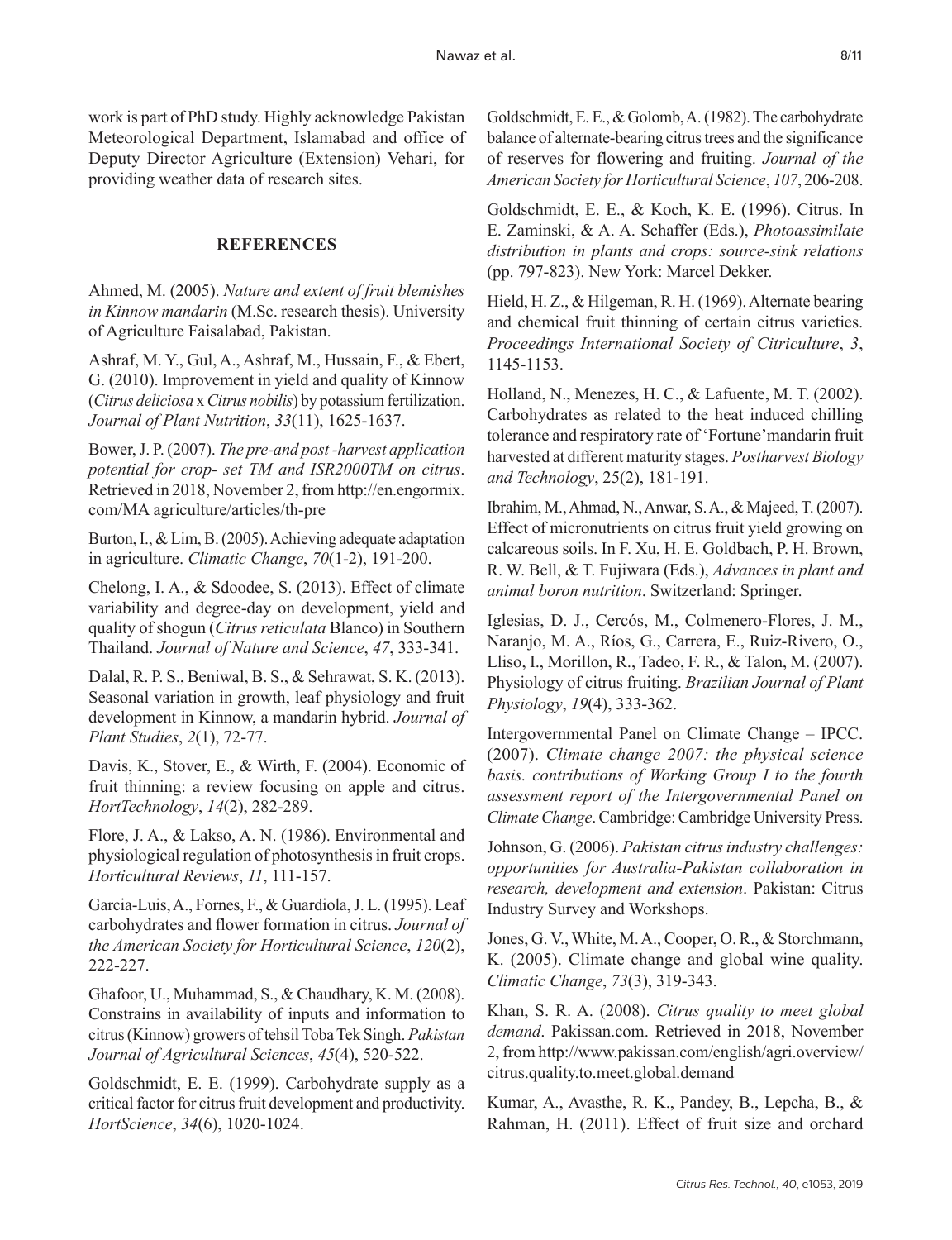location on fruit quality and seed traits of mandarin (*Citrus reticulata*) in Sikkim Himalayas. *Indian Journal of Agricultural Sciences*, *81*(9), 821.

Ladaniya, M. S. (2011). Physico−chemical, respiratory and fungicide residue changes in wax coated mandarin fruit stored at chilling temperature with intermittent warming. *Journal of Food Science and Technology*, *48*(2), 150-158.

Mahmood, M. A., & Sheikh, A. D. (2006). Citrus export system in Pakistan. *Journal of Agricultural Research*, *44*, 229-237.

Monselise, S. P., & Goldschmidt, E. E. (1982). Alternate bearing in fruit trees. *Horticultural Reviews*, *4*, 128-173.

Moss, G. I., Bellamy, J., & Bevington, K. B. (1974). Controlling biennial bearing. *Australian Citrus News*, *50*, 6-7.

Nawaz, R., Abbasi, N. A., Ahmad Hafiz, I., Khalid, A., Ahmad, T., & Aftab, M. (2019a). Impact of climate change on Kinnow fruit industry of Pakistan. *Agrotechnology*, *8*(186), 2.

Nawaz, R., Akhtar Abbasi, N., Ahmad Hafiz, I., & Khalid, A. (2019b). Color-break effect on Kinnow (*Citrus nobilis* Lour x *Citrus deliciosa* Tenora) fruit's internal quality at early ripening stages under varying environmental conditions. *Scientia Horticulturae*, *256*, 108514.

Nawaz, R., Abbasi, N. A., Hafiz, I. A., Khan, Z., Khan, M. R., & Khalid, A. (2019c). Impact of peel coloration on internal quality of Kinnow mandarin (*Citrus nobilis* Lour x *Citrus deliciosa* Tenora) at early ripening stage. *World Journal of Biology and Biotechnology*, *4*(1), 7-17.

Nawaz, R., Abbasi, N. A., Hafiz, I. A., & Khalid, A. (2020a). Impact of climate variables on growth and development of Kinnow fruit (*Citrus nobilis* Lour x *Citrus deliciosa* Tenora) grown at different ecological zones under climate change scenario. *Scientia Horticulturae*, *260*, 108868.

Nawaz, R., Abbasi, N. A., Hafiz, I. A., & Khalid, A. (2020b). Increasing level of abiotic and biotic stress on Kinnow fruit quality at different ecological zones in climate change scenario. *Environmental and Experimental Botany*, *171*, 103936.

Nishikawa, F., Iwasaki, M., Fukamachi, H., & Matsumoto, H. (2016). The effect of fruit bearing on low-molecularweight metabolites in stems of Satsuma Mandarin (*Citrus unshiu* Marc.). *The Horticulture Journal*, *85*(1), 23-29.

Pakistan. (2017). *Statistical Bureau of Pakistan*. Islamabad: Provincial Crops Reporting Service.

Parry, M. L., Rosenzweig, C., Iglesias, A., Livermore, M., & Fischer, G. (2004). Effects of climate change on global food production under SRES emissions and socio-economic scenarios. *Global Environmental Change*, *14*(1), 53-67.

Pakistan Horticulture Development & Export Company – PHDEC. (2017). Islamabad..

Pakistan Horticulture Development & Export Company – PHDEC. (2018). Islamabad.

Razi, M. F. D., Khan, I. A., & Jaskani, M. J. (2011). Citrus plant nutritional profile in relation to Huanglongbing prevalence in Pakistan. *Pakistan Journal of Agricultural Sciences*, *48*, 299-304.

Sharma, N., Sharma, S., & Niwas, R. (2017). Thermal time and phenology of citrus in semi-arid conditions. *Journal of Pharmacognosy and Phytochemistry*, *6*(5), 27-30.

Trade Development Authority of Pakistan – TDAP. (2010). *Annual report*. Islamabad.

Trade Development Authority of Pakistan – TDAP. (2017). *Annual report*. Islamabad.

Trade Development Authority of Pakistan – TDAP. (2018). *Annual report*. Islamabad.

Thind, S. K., & Kumar, K. (2008). Integrated management of fruit drop in Kinnow mandarin. *Indian Journal of Horticulture*, *65*(4), 497-499.

Tubiello, F. N., Rosenzweig, C., Goldberg, R. A., Jagtap, S., & Jones, J. W. (2002). Effects of climate change on US crop production: simulation results using two different GCM scenarios. Part I: wheat, potato, maize, and citrus. *Climate Research*, *20*, 259-270.

Ullah, R., Shivakoti, G. P., & Ali, G. (2015). Factors effecting farmers' risk attitude and risk perceptions: the case of Khyber Pakhtunkhwa, Pakistan. *International Journal of Disaster Risk Reduction*, *13*, 151-157.

Usman, M., Ashraf, I., Chaudhary, K. M., & Talib, U. (2018). Factors impeding citrus supply chain in central Punjab, Pakistan. *International Journal of Agricultural Extension*, *6*, 1-5.

Wheaton, T. A. (1992). Alternate bearing of citrus. *Proc. Intl. Seminar Citriculture*, *1*, 224-228.

Whiley, A. W., Rasmussen, T. S., Saranah, J. B., & Wolstenholme, B. N. (1996). Delayed harvest effects on yield, fruit size and starch cycling in avocado (Persea americana Mill.) in subtropical environments. I. the earlymaturing cv. Fuerte. *Scientia Horticulturae*, *66*(1-2), 23-34.